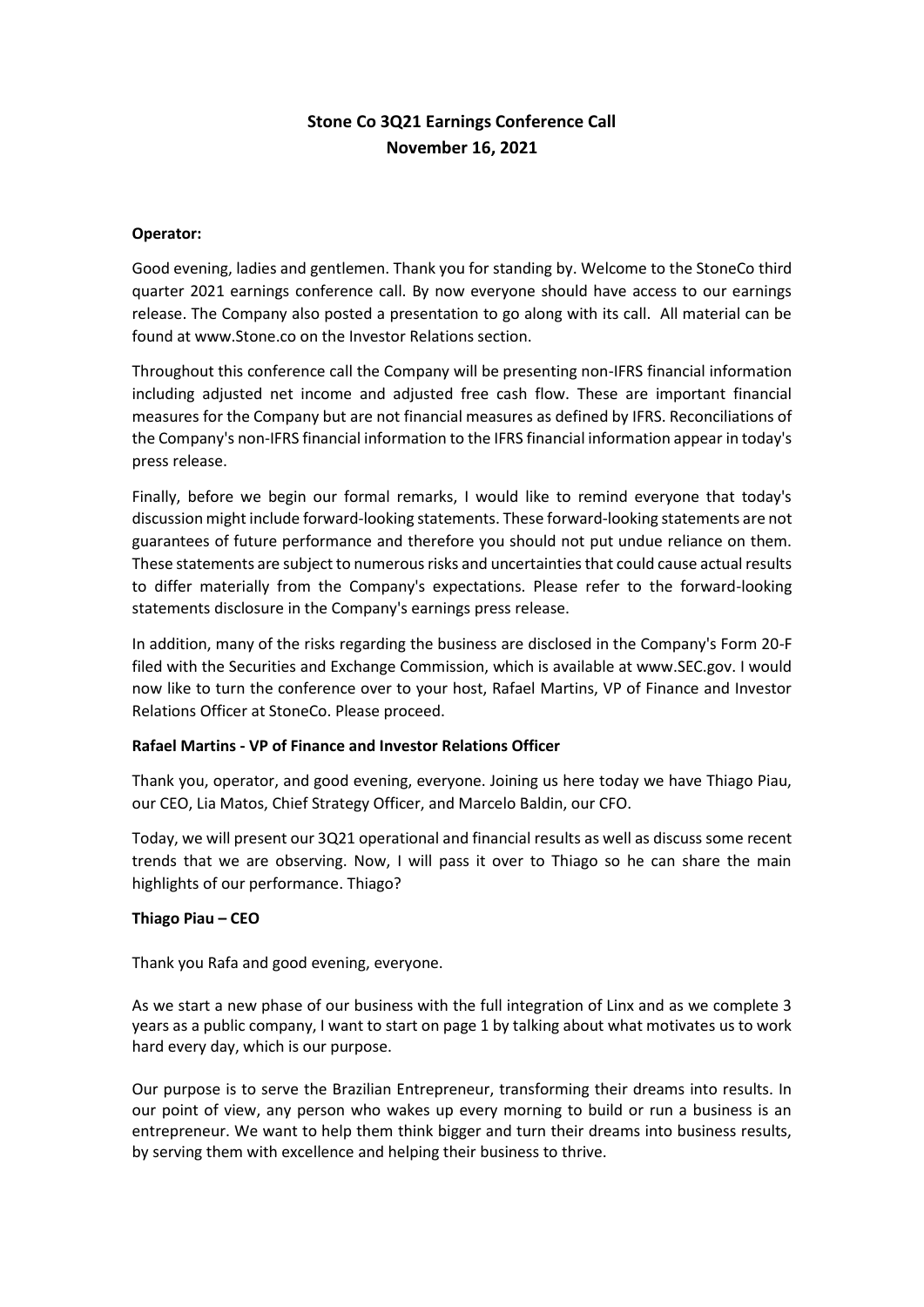We believe that serving entrepreneurs is the best way we can positively impact Brazilian society. We want to do this by promoting fair financial relationships, enhancing business productivity, and providing more sales options. We aspire to be a positive force to transform the retail and financial industry through more balanced relationships.

To achieve our goals, we decided to build the best financial operating system for Brazilian entrepreneurs. Since our early beginnings, we have always strived to build our business around merchants. This has motivated us to build the hyper-local distribution that enabled us to be closer to our clients, the proprietary technology that provides cost efficiencies and the reliability that our clients want, and the best customer service in our industry.

With the acquisition of Linx and our current set of solutions for multiple retail verticals, we seek to build the best workflow tools to generate efficiency for our merchants and help them sell more through multiple channels. We are only at the beginning of our journey in combining software and financial services to bring even more tangible results to our clients, and we are really excited with the opportunities ahead.

On page 2, we show that at the end of the third quarter, our consolidated TPV reached R\$75 billion, representing a 54% year over year growth and a 26% quarter-over-quarter growth when excluding coronavoucher volumes. More importantly, our Active Client Base increased twofold when compared to last year, reaching 1.4 million clients, driven by our record-high net addition of clients in quarter, of 294 thousand. The number of Active Digital Banking accounts grew at an even faster pace, surpassing 420 thousand in the quarter.

In software, with the inclusion of Linx, we had over 200 thousand clients using at least one of our solutions, with annualized revenues close to R\$1.3 billion, up 17 times year over year. Even more encouraging, the retention rate at Linx Core stayed at high levels, of 99%.

Now Moving to page 3, we show that TPV growth was primarily driven by the MSMB operation, which is the combination of micro and SMB operations. The MSMB TPV grew at a 2-year CAGR of 61% in the third quarter, accelerating from 48% in the second quarter and 42% in the first quarter. While the more mature SMB operation was able to grow TPV over 70%, the micro merchants' volume surged to R\$3.4 billion in the quarter, nearly 23 times higher than the previous year.

On page 4 we show that the consolidated net adds in MSMBs also accelerated to approximately 290 thousand in the quarter and as a result we reached over 1.3 million active payment clients, over 2 times higher than last year and 3.3 times higher than two years ago. We also posted record-high net adds when excluding the micro segment, with over 80 thousand, of which approximately 77 thousand in MSMB segment, representing an 82% growth quarter over quarter.

As Lia will detail further in the presentation, we balanced this accelerated growth with solid unit economics. We reduced client acquisition costs, improved the average revenue per merchant both in SMBs and micro and kept payback periods under control, ranging from 11 to 15 months.

Before I pass it over to Lia, I want to recap our main strategic movements and what lies ahead. As we indicated in the beginning of the year, we will keep investing heavily in our engineering, sales, marketing, and operational teams to expand our capabilities and deliver on our purpose. In the third quarter, we significantly increased the level of investments in our business. We have invested approximately R\$120 million more opex in the growth of our operation and in new businesses when compared with the third quarter of 2020. This, combined with higher interest rates, impacted our margins and even though we started to reprice clients, managing our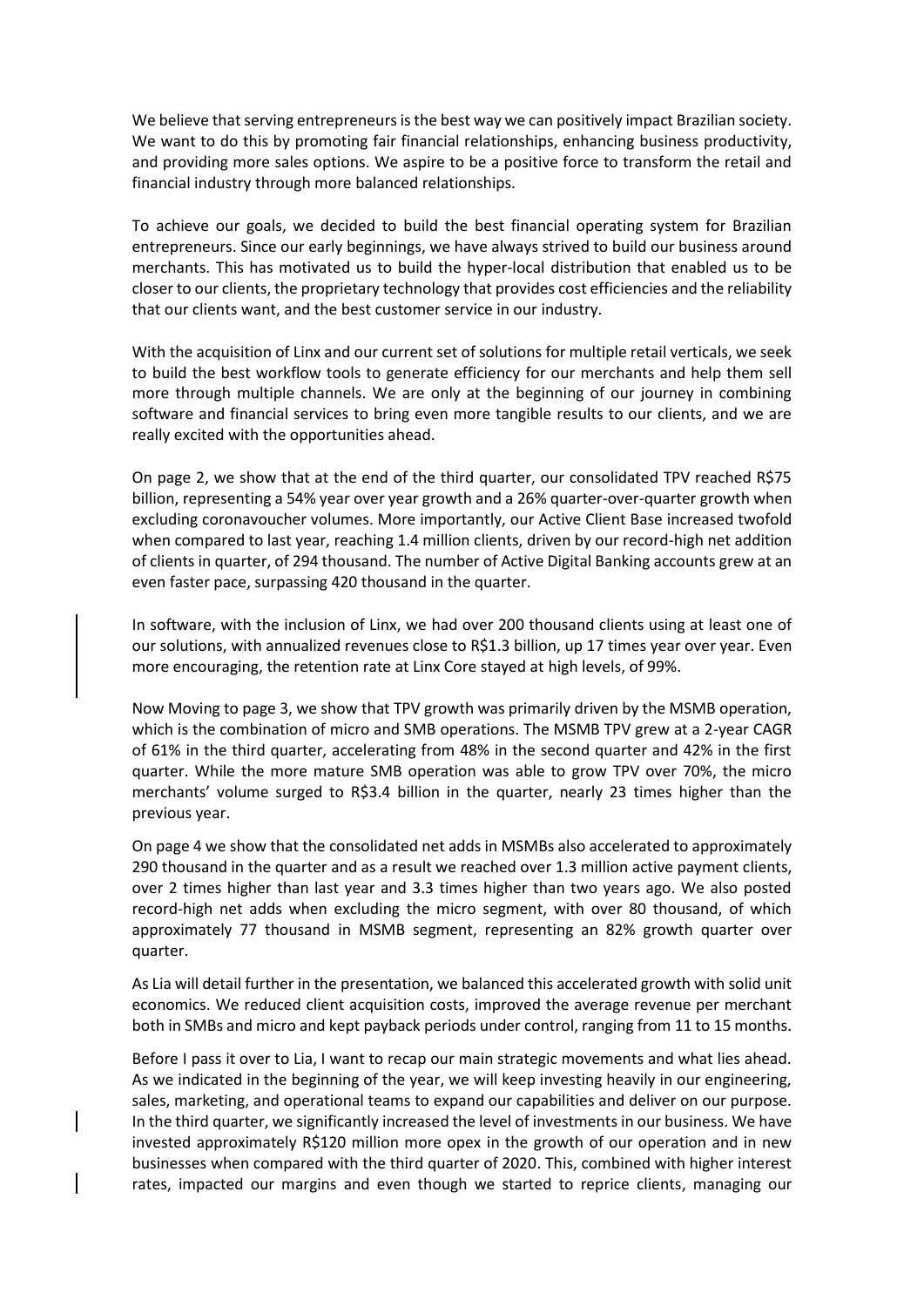payback strategy with discipline, we are doing this in a way that we keep good levels of growth and don´t jeopardize our relationship with our merchants, which is the most important thing given the opportunities we have.

Looking ahead, we see several avenues of growth that reinforce each other to create more value to clients with good unit economics:

- We still see a big room to expand our MSMB client base, given that we estimate there is over 8 million SMBs and over 20 million Micro clients in Brazil;
- Our ability to grow active base compounds with the potential to increase revenue per merchant over time by offering additional solutions to our clients;
- In credit, we envision three products to attend to different client needs: our current credit product that we are turning around, credit card, and overdraft. We continue focused on engineering, improvement of our operation and strengthening of the team. We'll start testing the credit in small scale shortly. Additionally, I would like to welcome the team of Gyra+, a recent investment that we expect to close in the fourth quarter.
- We see the software opportunity in SMBs at the very beginning: our footprint and distribution, combined with vertical knowledge and integration capabilities provide the building blocks to our vision of software and integrated financial services in the SMB space.
- When we look at Linx' clients, they have approximately R\$350 billion in annualized GMV and we monetize only 0.3% of such value. Also, those clients have approximately R\$200 billion in annual TPV and mid-single digits penetration with our payment solutions. We see plenty of room to grow organically in current verticals, expand vertical coverage through new investments, further help our clients with integrated financial services offers and with products to help them sell more through multiple channels.

Lastly, we will always keep our eyes on the long-term opportunities, building a humble organization, eager to learn, devoted to serve our clients in the best way we can envision, and helping the team to reach its full potential through an ownership mentality.

With that said, I will pass it over to Lia. Lia?

### **Lia Matos – Chief Strategy Officer**

Thank you, Thiago, and thank everyone for joining us today.

I want to start on page 5 talking about growth and engagement with our financial operating system. Active banking client base increased over 4-fold when compared to last year, reaching approximately 423 thousand clients, with the number of SMB clients who are settling transactions in the Stone account reaching 320 thousand. We also saw main engagements metrics improving on a quarterly and yearly basis, such as total accounts balance, which reached over 1 billion reais at the end of the quarter, a threefold increase year over year.

Net cash inflow from the legacy credit product in the third quarter was R\$483 million, which reduced the credit portfolio to approximately R\$1.6 billion from R\$2.0 billion in the previous quarter. The coverage ratio remained above 100% and our legacy credit portfolio is performing as expected.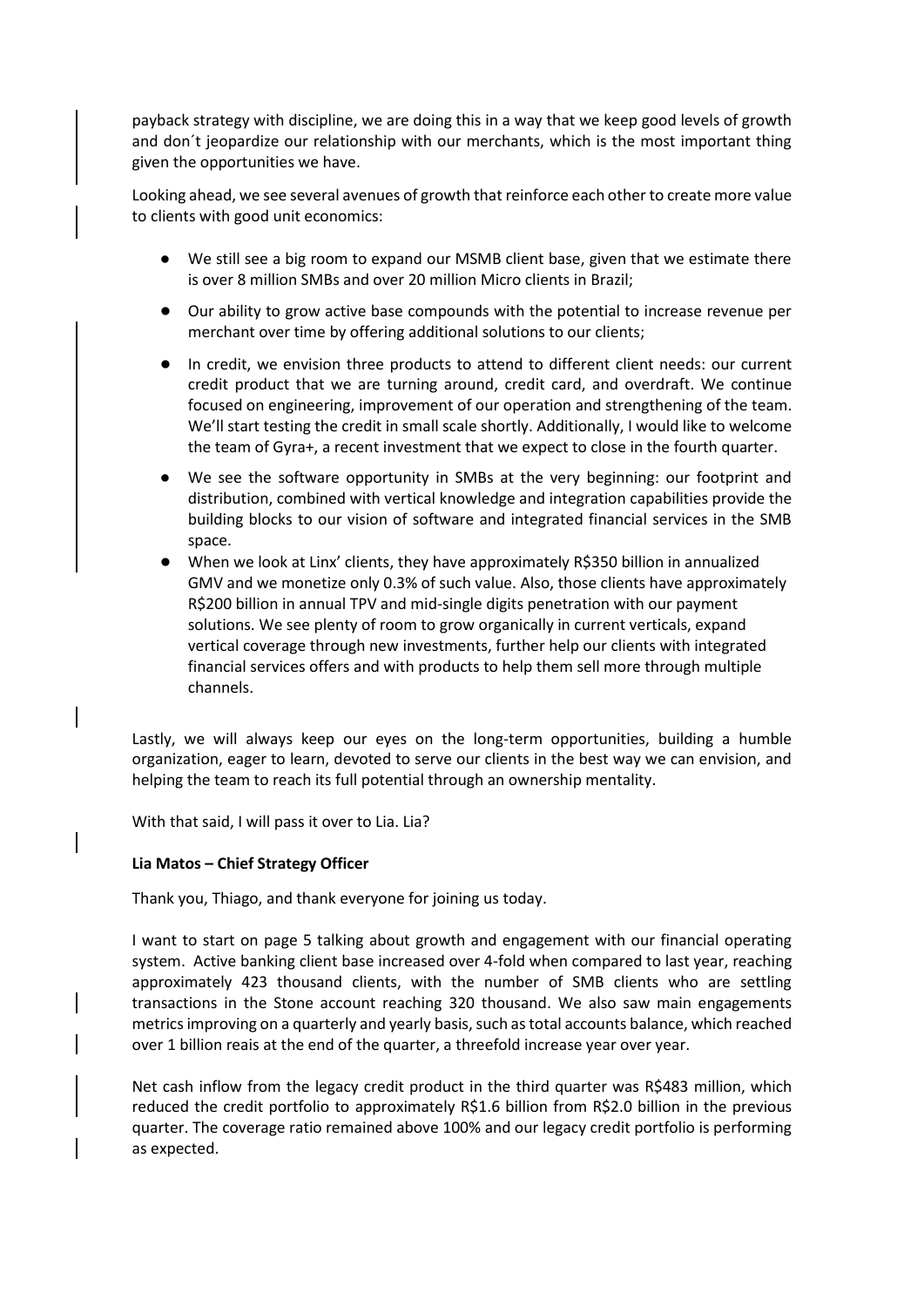This quarter, we have shifted most of the focus in the credit business to building the team, engineering capabilities and operation so we can resume credit offering to our clients. we envision building 3 credit solutions, based on their most important business needs.

- i. First, we are turning around our credit product by implementing improvements to our original short-term loan so we can carefully move forward in test mode, even with the registry system not working as expected. Such improvements are: (i) inclusion of personal guarantee from business owners and other businesses they may have, (ii) a better risk scoring through additional data, (iii) implementing minimum and maximum monthly payments (to facilitate early signs of default while providing more flexibility on payment terms), (iv) improving the product so that clients better understand impacts on their future cash flows and lastly (v) enhancing our early renegotiation capabilities
- ii. Also, we are working to launch two shorter term, lower ticket products: first, credit cards, which will provide our clients with a credit limit to use on day-to-day business expenses. Second, Overdraft, giving our clients the convenience when they need to pay for unexpected or emergency expenses and their cashflows are not enough to meet those needs.

As a step towards strengthening our team, we are really happy to welcome the team of Gyra+, a data-driven SME lender which operates under a fee based, asset light approach.

We plan to initiate a testing phase in small scale with short-term loans, between the 4Q21 and 1Q22, with focus driven towards getting feedback for engineering and improvement of the operation.

Our insurance solution, though still in pilot mode, is showing encouraging initial results, with 14,500 active contracts - in which we earn a fee without underwriting risk. Merchants, their families and employees have multiple insurance needs, and we are working to provide them superior financial protection. This is another important step towards our goal to be the best financial operating system for Brazilian merchants.

On slides 6, 7 and 8 I will provide more color on unit economics and monetization opportunities we see ahead.

In slide 6, we show that we have been able to accelerate TPV growth and net addition of clients in the MSMB segment while keeping healthy levels of monetization. Average revenue per merchant in SMBs is around R\$365, while in micro is R\$117, showing improvements compared to last year. We also improved overall acquisition costs, with CAC roughly stable for SMBs' and 17% lower for micro-merchants, and maintained a stable operational cost to serve, but with higher funding costs. As a net result, the payback periods for new cohorts has ranged between 11 and 15 months. Due to the increase in the Brazilian base rate experienced throughout past quarters, we have started to adjust our commercial policies to the new interest rate environment.

In slide 7, we show that, in banking, we have been able to not only grow client base, but also improve monetization for each client. Banking number of clients increased fourfold and ARPU improved over 30% year over year in the quarter. The insurance product, which is still in pilot mode, also improved ARPU since its inception.

In slide 8 we want to show the rationale behind our investments in growth. Taking a broader look at the monetization opportunity in SMB merchants, we see that the average revenue per merchant that use payments is R\$ 340, and when they use our banking product with a prepaid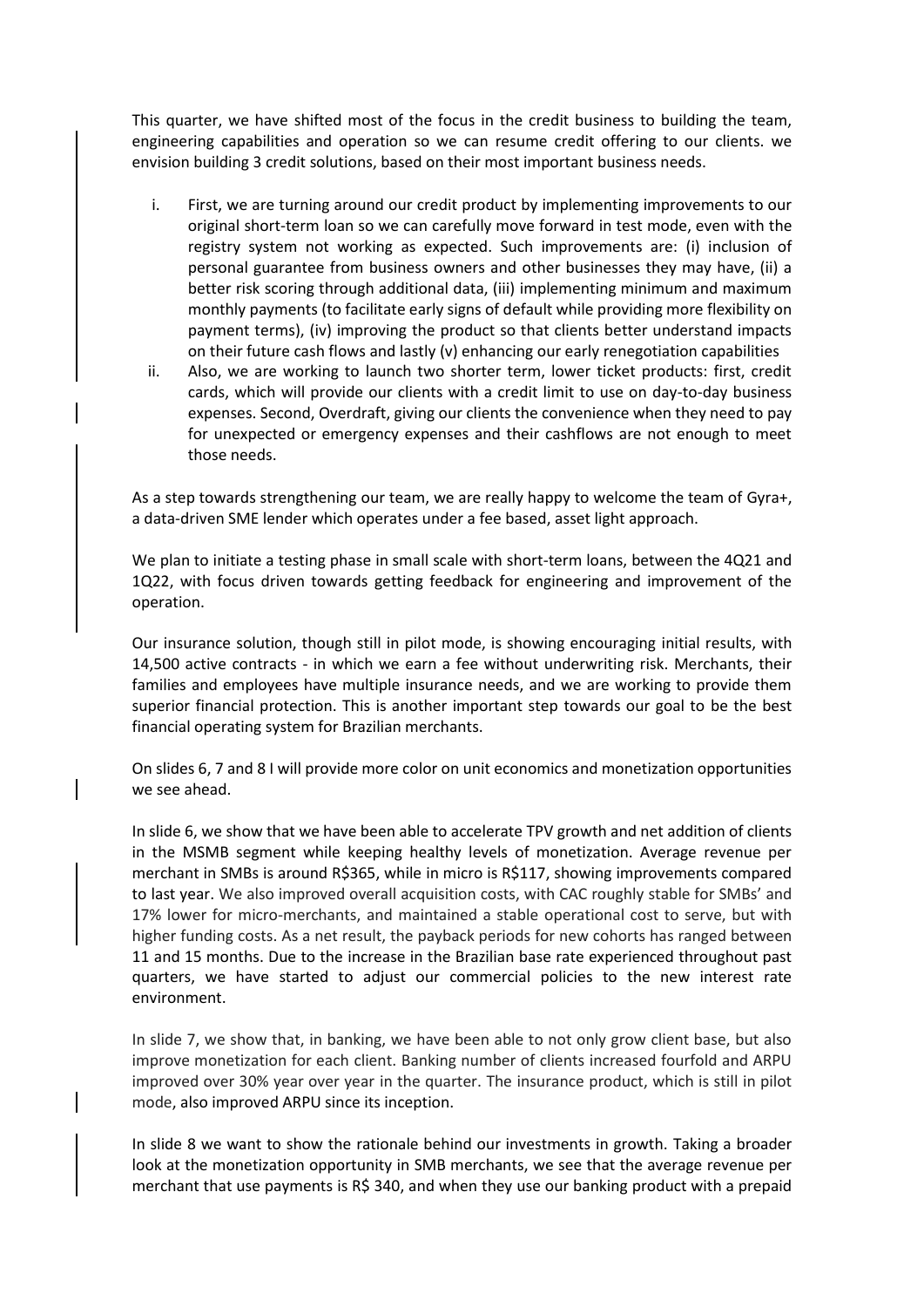card, they generate an additional \$30 monthly; If they decide to use the protection of life and business insurance, they generate an additional \$40 monthly. Clients that have fully paid down their loans with us have generated a monthly revenue of R\$327 when we look on an accrual basis. Lastly, the average monthly subscription for SMB clients currently using our POS and ERP solutions is R\$160.

In page 9 we give a quick update on our Key Accounts business, which grew volumes by 10.5% backed by two different underlying trends. First, sub acquirer volumes, which continue to decrease share in overall volumes and revenues, decreased when compared to last year. Currently, our top two sub acquirers represented only around 1% of our revenue net of funding costs, down from approximately 3% in the previous quarter.

Conversely, platform services increased volumes by 55% and currently represent around 60% of Key Accounts' revenue. Here, we enable third party software providers and platforms to embed payments and financial services through API integrations.

In slide 10 I want to shift to talk about our software business. In the 3Q21, our consolidated software revenue was R\$314.8 million with 200 thousand software clients. Revenue was 17x higher than 3Q20 or 27.5% higher on a proforma basis, considering Linx. Linx's recurring revenue grew 15.5% in the quarter, with core POS/ERP solutions increasing 21.2%, driven by both higher average tickets and an increase in the number of stores served. The consolidated software revenue from our portfolio ex-Linx, which encompasses 10 companies, grew 182% year over year to R\$53.1 million.

On page 11, we give an update on Linx integration and our priorities ahead. This quarter we executed the new leadership organization, the integration of main back-office functions, especially Finance; migrated half of Linx Pay subacquirer clients, with approximately 80% having already opted-in and we plan to conclude this process by year-end;

We are now shifting focus to capturing the growth opportunities we see ahead and prioritize execution within different parts of the business.

- The first set of assets shown in the page is where we are investing in growth and quality. We will continue to drive organic and inorganic growth within each vertical and invest to expand presence in new verticals. Our OMS and Impulse solutions are key assets to help our clients digitize their catalogue, better reach consumers and sell more through multiple channels. Linx's Brick and Mortar gateway and QR gateway are important building blocks to enable software and payments integration and we will continue to strengthen and improve such solutions.
- We are turning around our ecommerce platform from a product perspective to reach better scalability and improve features.

On page 12, I want to highlight the strength and opportunities within the Linx businesses, with its deep knowledge of different verticals, attracting a powerful set of loved brands within Brazilian retail. Linx's software solutions are present in over 106 thousand locations, some of which are the main franchises of Brazilian retail, where the relationship with stores is similar to that of SMBs. Linx's stores locations jointly transact close to R\$ 350 Bn of GMV and around R\$ 200 bn of TPV, of which we have only mid-single digits payments penetration.

On page 13 we take a boarder look at our software business, considering both Linx and Stone software portfolio, and the representation from different client tiers.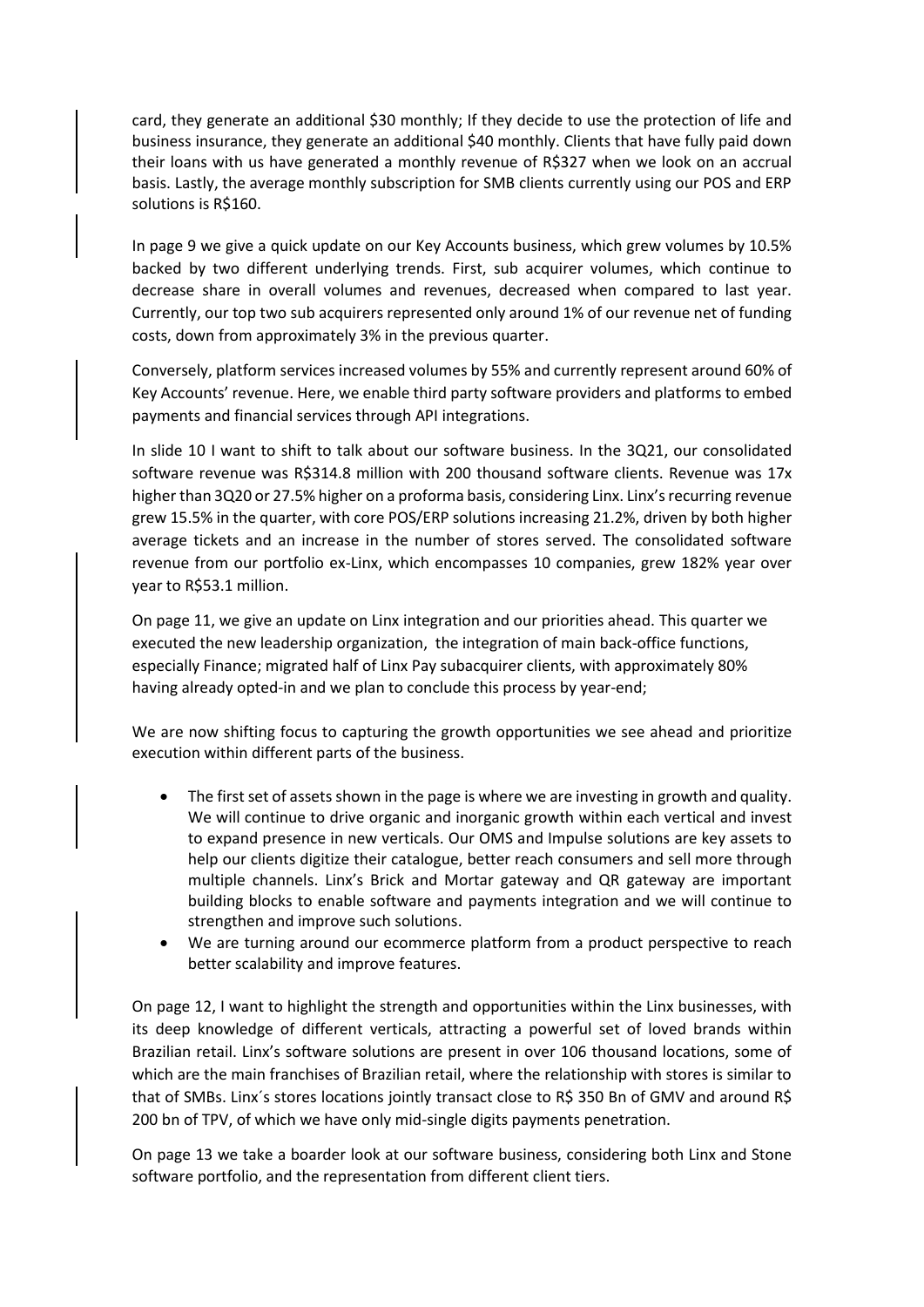Key Accounts currently represent 9% of total software revenues. For this client segment our execution is geared towards a high level of customization of large retailer's workflows. Given the digital/omni maturity of our clients, this is an important segment regarding partnerships we are building with consumer facing companies related to marketplace integration.

Mid/large clients account for 80% of software revenues and in this segment vertical expertise is key. We see an attractive monetization opportunity by creating integrated financial services offerings specific to each vertical's needs. Also, we see the opportunity to help these clients to sell more through multiple channels with an efficient omnichannel integration.

SMBs account for 11% of overall software revenues. We have over 120 thousand SMB clients using software and 1.3 million MSMB payments clients. We are working to leverage on our distribution capabilities to drive organic growth of software in this client segment.

On page 14 we wanted to share some initial experiences where we are working to improve the efficiency of our client's processes though payments and open banking integrations with software. We highlight multiple benefits depending on their specific needs, such as enabling automatic settlement between service providers and hired professionals, such as hair stylists in hair salons. This specific feature is possible through the integration of Trinks, our POS/ERP for beauty, with the Stone platform and saves our clients time and money by avoiding double taxation. Like this example, there are several others highlighted in the page that are brought by different integrated solutions. We are only at the beggining of this journey, but we are very excited with the value we can bring to our clients in the future.

Now I will shift it over to Rafael who will give an update on our financial performance in the quarter and evolution since our IPO. Rafa?

### **Rafael Martins – VP of Finance and Investor Relations Officer**

Thanks, Lia.

Now, we are entering the last section of the presentation, the financial highlights. As show on slide 15, our total active client base grew over two-fold, reaching nearly 1.4 million clients. While our micro merchant active base grew by 8.4x to 545 thousand clients, we also saw a record high net adds excluding micro of 80.3 thousand, ending the quarter with 847 thousand clients.

Our total revenue and income was R\$ 1.47 billion in the third quarter, representing a 57% increase when compared to last year. Linx consolidation, which added R\$262 million in revenue, and the growth of our existing business contributed positively to this growth and the lack of revenue from our credit product contributed negatively. Our business, excluding Linx and our credit product, grew revenue by over 55% year over year. The credit product, on the other hand, which contributed with R\$156 million revenue in the third quarter last year, didn´t contribute to our revenue this quarter because we temporarily paused new disbursements, as mentioned in our previous earnings call.

Looking at our TPV, we reached R\$75 billion on the quarter, or approximately R\$300 billion on an annualized basis. This does not include Linx Pay volumes. TPV ex-coronavoucher grew 53.6% year over year.

In slide 16, we show our consistent market share gains in payments. Looking at the main players in the market with public available data, StoneCo reached nearly 13% of market share in TPV. If we consider only our MSMB volumes, market share over total market volume is approximately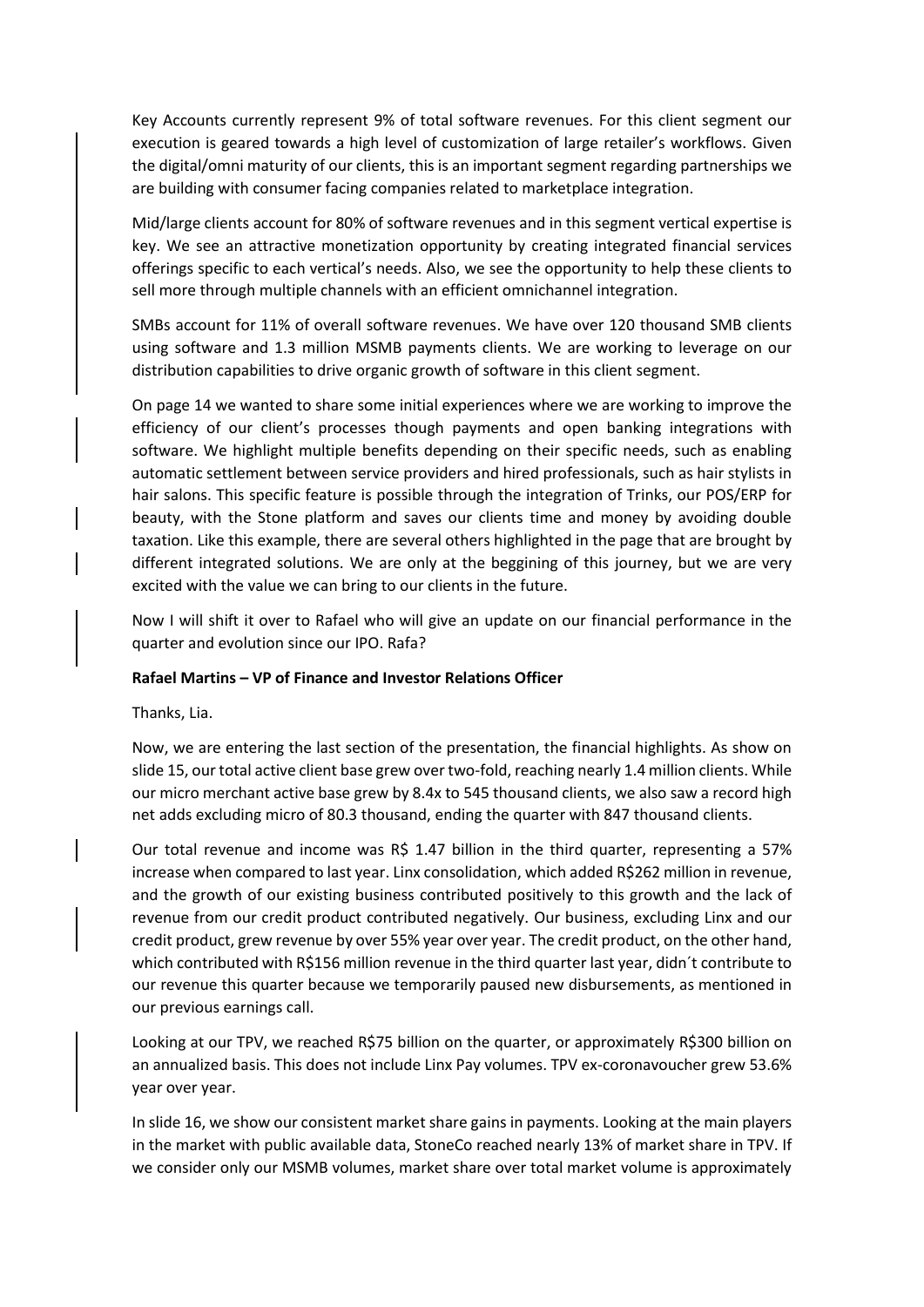9%. More importantly, we can see that our MSMB business has been gaining share in a very consistent way, with our highest ever quarterly market share gain of over 1.3 percentage points, as you can see on the chart in the bottom right of the page.

Moving on to slide 17, we show the proforma results with Linx, both including and excluding the credit product. As Thiago mentioned, the pro forma growth of our business was 46% when excluding the credit product and 26% when we see reported numbers with credit.

There are 4 elements I would like to highlight here.

First, our business kept high growth levels after the acquisition of Linx. Interesting to highlight, our business model is protected against inflation, both in the payments business, which capture a take rate of nominal transactions, and in the software business, which has inflation-adjusted contracts.

Second point to highlight is that in this quarter we had significantly higher opex investments in growth and new solutions, as Thiago has mentioned previously. So, you can see cost of services and selling expenses increase at a higher pace than our revenue. In cost of services, we have investments in TAG, our registry platform, and other data center costs to support the growth of our operation, incremental investments in our technology, customer service and logistics teams. In selling expenses, we have investments in the expansion of our hubs operations, higher marketing expenses and higher investments in TON.

The third point to highlight is that our administrative expenses increased significantly, over 100% year over year. Here we had over 63 million reais this quarter of one-off fees paid to advisors relative to the Linx and Banco Inter transactions, besides higher amortization of fair value adjustments on intangible assets related to acquisitions, and G&A expenses related to our software operations apart from Linx. Important to note that in this quarter we have separately disclosed the mark-to-market results from our investment in Banco Inter. We had a loss of R\$ 1.3 billion this quarter, compared to a gain of R\$ 841 million in the previous quarter.

The fourth point to highlight is financial expenses. As Lia mentioned, basic interest rate has increased significantly in Brazil over the last quarters. This, combined with strong growth in our prepayment volumes led to an increase in financial expenses, pro-forma for Linx of over 290%. We are adjusting our commercial policy to this new environment, balancing the pace we expand our business with healthy monetization, but we still see in the third quarter and in the fourth quarters of 2021 lower margins than usual because of that effect. As we mentioned a couple of times in the past, usually there is a lag between changes in CDI and our commercial strategy adjustment.

As a result of those factors, our adjusted net income was R\$133 million in the third quarter. If we exclude our credit solution, adjusted net income was R\$152 million, mainly because of the financial expenses we still had in our P&L related to our legacy credit portfolio.

Now let´s move on to page 18, where we show our reported P&L. We grew revenue by 57%, with subscription revenue growing over 300%, mainly as a result of Linx consolidation. Excluding Linx, subscription revenue grew 64%, largely driven by higher active client base combined with higher contribution from our software solutions. Transaction revenue grew less, at 23%, mainly because of coronavoucher revenue in the third quarter of last year; excluding those, transaction revenue grew a little over 47% year over year. Our Financial Income grew by 32.1% year over year including revenue from our credit solution, which contributed to R\$ 156.5 million in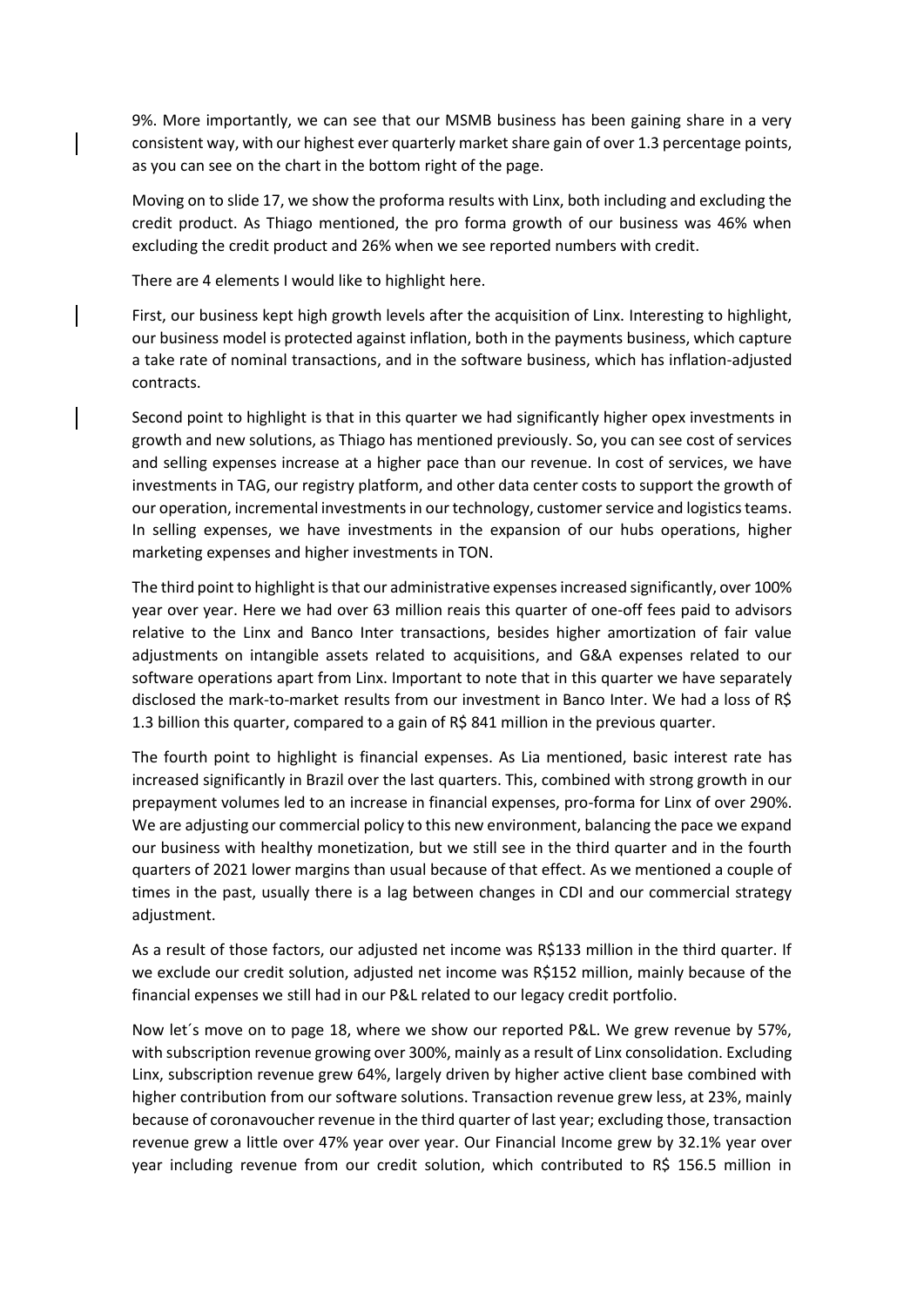revenue in the third quarter of 2020 and virtually zero to this quarters' results. Our prepayment business continues to grow at a strong pace, with our Financial Income excluding credit and Linx growing by approximately 100% year over year. Lastly, Other Financial Income increased 96.7%. This increase was mostly because of the higher base rate in Brazil, which was partially compensated by lower average cash balance.

Costs and expenses increased mainly because of Linx consolidation and for the reasons I have just mentioned before in the previous page. In our press release, we give more details of the growth drivers excluding Linx consolidation.

Moving on to slide 19, we can see the evolution of adjusted net income, which reached R\$133 million this quarter. Also, as we have mentioned in our earnings release last quarter, we have now evolved our managerial view of Adjusted Free Cash Flow and other cash flow metrics. We believe this provides a more assertive way to look at cash flow, especially given the dynamics of prepayment and credit solution, as well as additional disclosure to investors to understand our business. In our earning release, we detail the changes we have made.

So, looking at the table on the right hand side of the presentation, we see that our adjusted free cash flow, which does not take into account our cash flow from credit and prepayment operation, remained relatively stable year over year, despite the strong increase in investments. We have generated R\$238 million of adjusted free cash flow in the quarter, slightly higher than last year. The increase was mainly driven by a much higher cash net income, which grew by 168% and lower CAPEX, partially offset by lower cashflow from working capital variations.

In the quarter, our prepayment business has required R\$2.5bn of cash, which we funded mainly through sale of receivables. Our credit business has released over R\$480 million in cash flow, as we are collecting loans from our legacy portfolio, with no new disbursement. Also, we have disbursed R\$4.7bn in the quarter for the acquisition of Linx, which was funded by our follow-on offering in the third quarter of 2020.

Moving to slide 20, three years have passed since we became a public company. And we believe it is a good moment to come back to some of the messages we have provided by our IPO, what we have done since then and what we are doing now.

By that time, we intended to develop solutions in the banking space and to serve micromerchants. Since then, our solutions in banking and micromerchant space have gained significant scale, despite being still in early days. Active clients in banking have surpassed 420 thousand and we have surpassed the mark of half a million merchants with our TON solution. Looking ahead, we aim to be the best financial operating system for Brazilian merchants, as Thiago has mentioned in the beginning of our call.

Also, we have mentioned back in 2018 that we would selectively pursue acquisitions, especially in the software space. Since then, we have invested in 12 companies, being today the  $#1$ company in software for retail management in Brazil. And looking ahead we aim to be the best workflow tool for Brazilian merchants and help them drive sales through multiple channels.

By the IPO, we also said that we intended to continue to grow our base of Stone hubs. We have increased from 180 proprietary hubs in 2018 to over 450 hubs today, gaining density of coverage. Our client base increased from a little over 230 thousand by the third quarter of 2018 to 1.4 million clients now, of which 1.34 million MSMBs. As Thiago said, we believe there is still plenty of room to grow, with nearly 30 million MSMBs in Brazil.